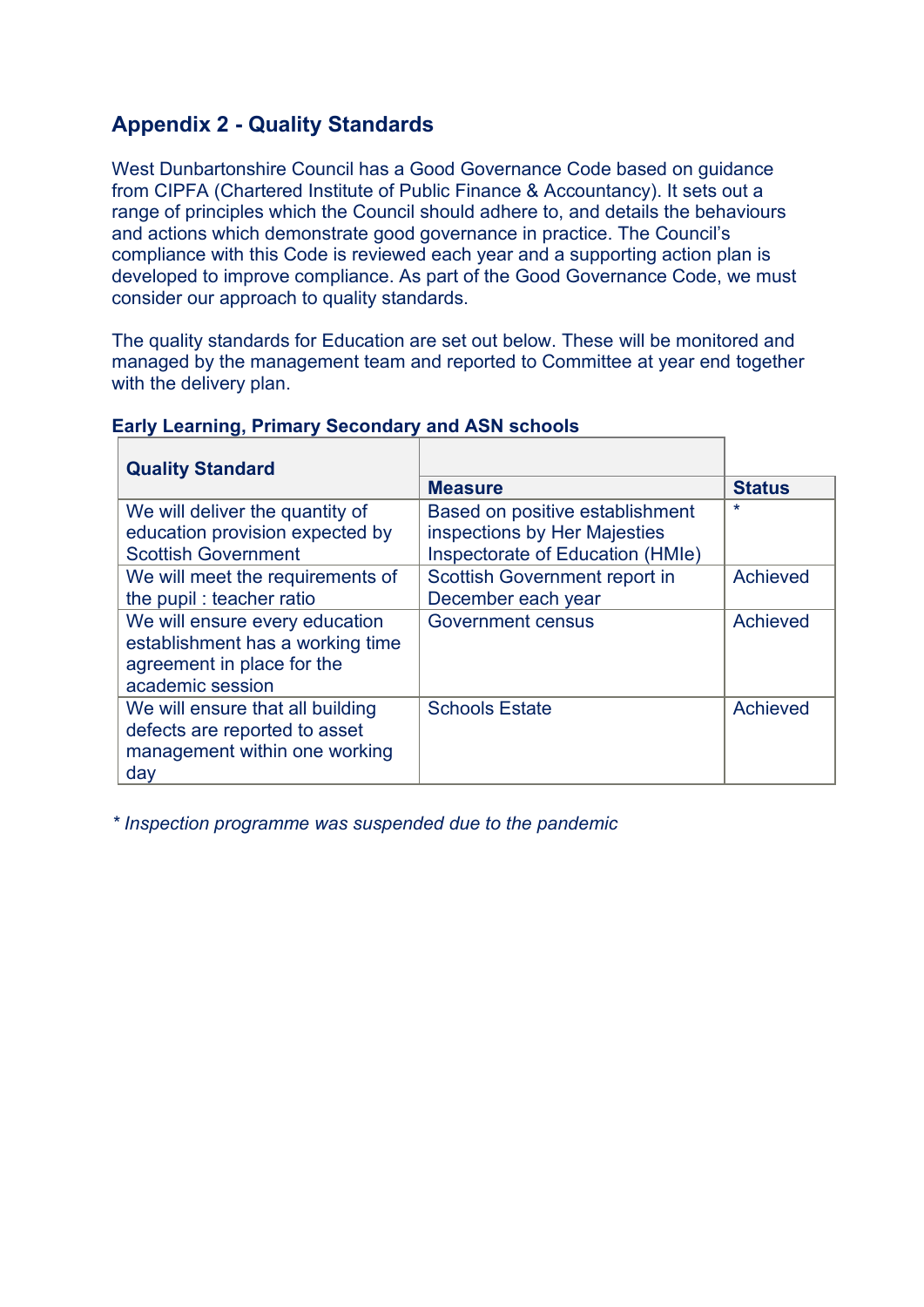# **Services for Children and Young People**

| <b>Quality Standard</b>                                                                    |                                    |               |
|--------------------------------------------------------------------------------------------|------------------------------------|---------------|
|                                                                                            | <b>Measure</b>                     | <b>Status</b> |
| We will report on Pupil Equity<br>Funding (PEF) impact and spend<br>to Scottish Government | <b>Scottish Government. report</b> | Achieved      |

#### **Raising Attainment**

| <b>Quality Standard</b>                                                                                                 |                                                                                                                  |               |
|-------------------------------------------------------------------------------------------------------------------------|------------------------------------------------------------------------------------------------------------------|---------------|
|                                                                                                                         | <b>Measure</b>                                                                                                   | <b>Status</b> |
| We will ensure that all<br>establishments report on their 'CfE<br>Achievement of a Level' data<br>(ACEL)                | <b>ACEL date to Scottish Government</b><br>lin June                                                              | Achieved      |
| We will report progress with the<br><b>Scottish Attainment Challenge</b><br>(SAC) to Scottish Government as<br>required | <b>Scottish Government</b>                                                                                       | Achieved      |
| We will carry out evaluations of<br>educational establishments, in line<br>with our improvement framework               | Improvement Framework from Her<br>Majesties Inspectorate of Education<br>(HMIe) and WDC Improvement<br>Framework | $***$         |

*\*\* Inspection programme and Improvement Framework suspended due to the pandemic*